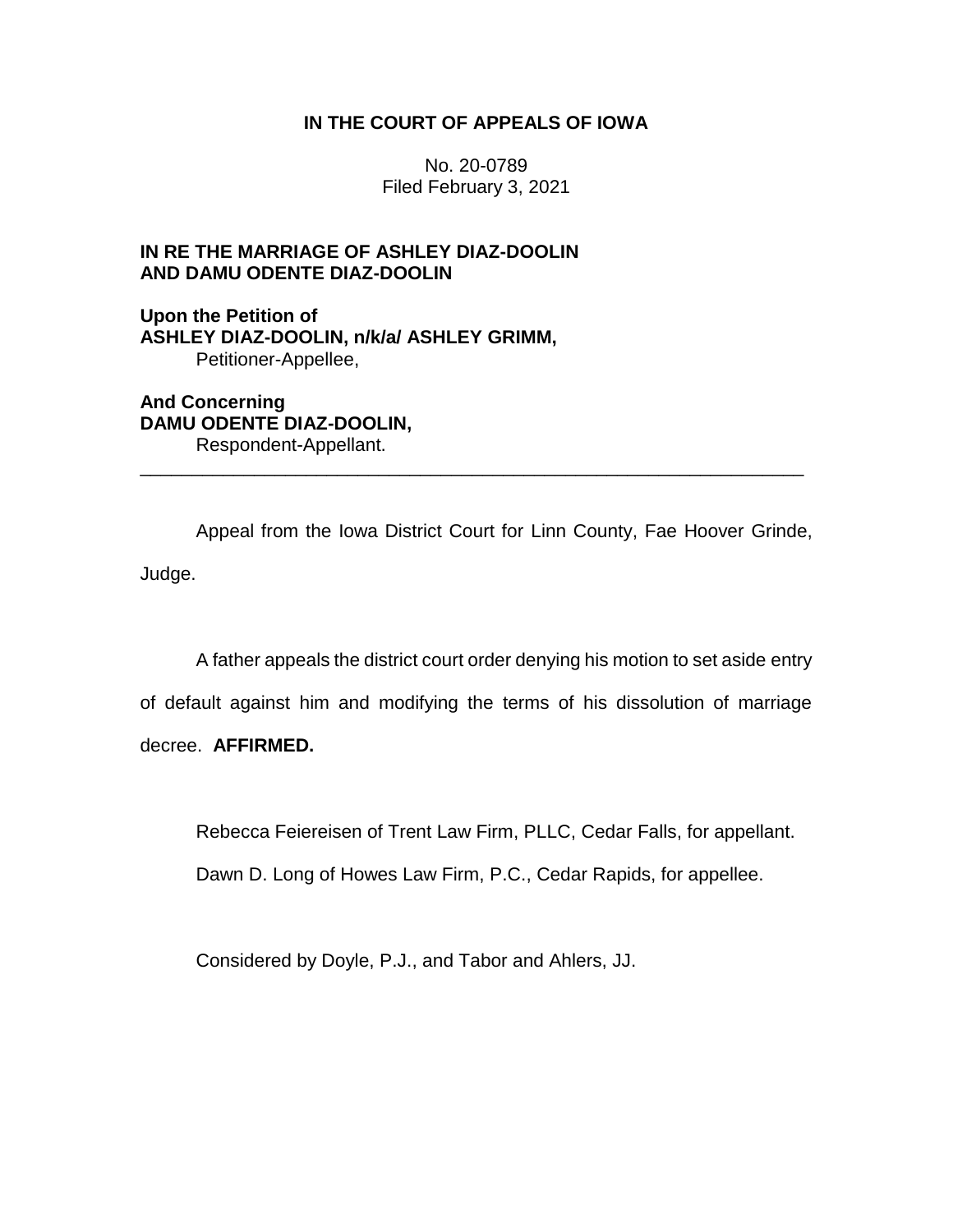## **AHLERS, Judge.**

A father appeals the district court order denying his motion to set aside the default entered against him following his failure to appear at a pretrial conference. He further argues the mother did not meet her burden to show modification of the provisions regarding physical care of the children was warranted.

# **I. Background**

The parties were divorced via entry of a decree of dissolution of marriage in March 2017. The decree granted the parents joint legal custody and joint physical care of their two minor children, N.D. and G.D. Seven months later, the mother filed a petition to modify the dissolution decree, requesting physical care of the children. The father, as a self-represented litigant, filed an answer. After normal scheduling procedures took place, a pretrial conference was set for June 26, 2019, and a trial was set for August 14, 2019. The father failed to appear for the pretrial conference. In response, the district court found the father in default and barred him from presenting evidence in the event he appeared for the modification trial. Waiting nearly a month and a half and until two days before trial, the father, still unrepresented by counsel, filed a motion to continue the trial on the basis he needed additional time to hire counsel. The district court denied the motion the next day.

The morning of trial, newly-retained counsel for the father filed a motion to vacate the default judgment. The district court held a hearing on the father's motion before the modification trial began. The father presented no evidence at the hearing. The district court denied the motion, but the court permitted the father to testify and cross-examine the mother and her witnesses. The case proceeded

2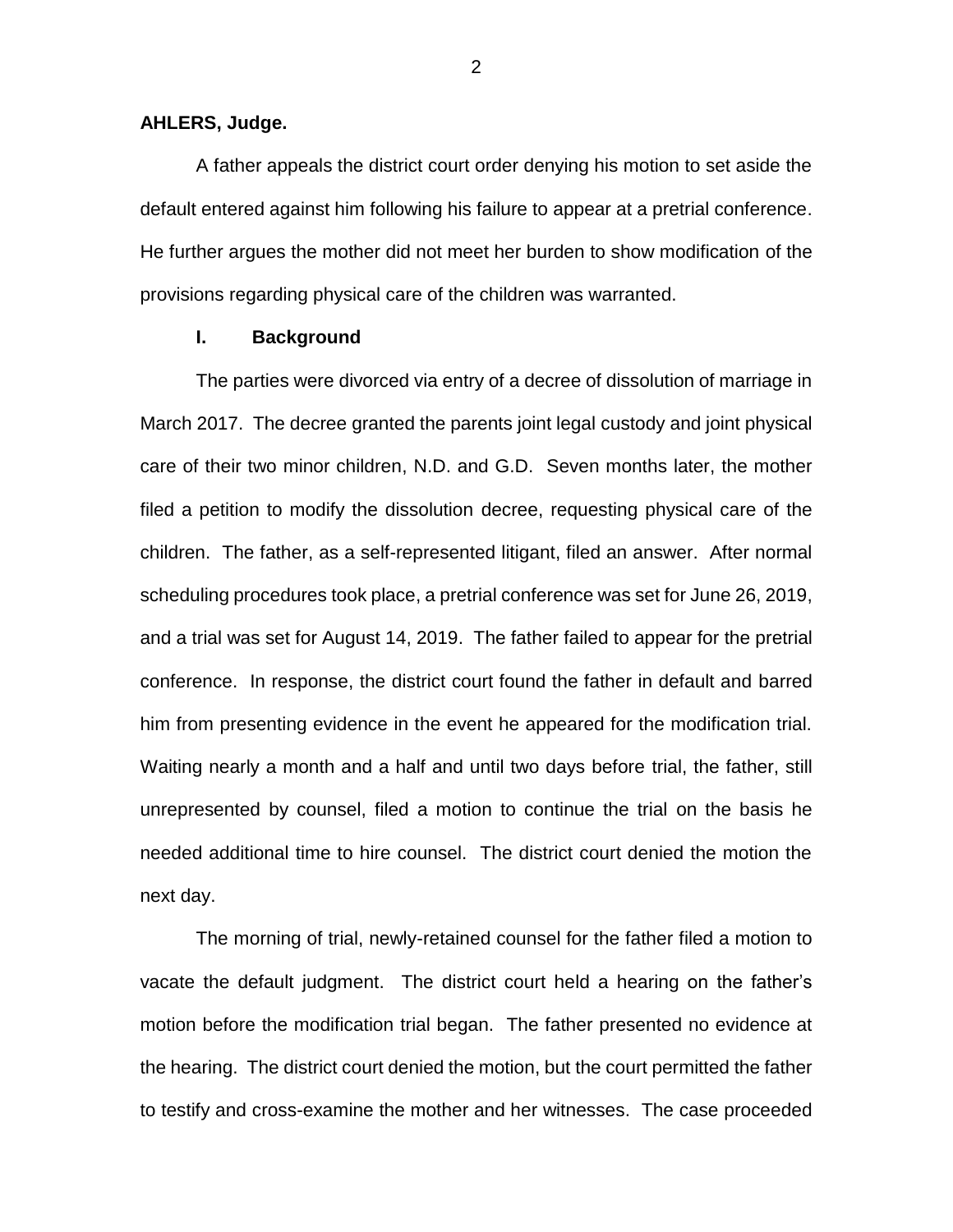to trial. Following trial, the district court issued a ruling granting the mother's petition for modification and placed physical care of the children with the mother. The father appeals.

#### **II. Standards of Review**

"In ruling on a motion to set aside a default judgment, the district court is vested with broad discretion and will only be reversed if that discretion is abused." *Sheeder v. Boyette*, 764 N.W.2d 778, 780 (Iowa Ct. App. 2009).

We review marriage-dissolution proceedings de novo. *In re Marriage of Larsen*, 912 N.W.2d 444, 448 (Iowa 2018). "Although we give weight to the factual findings of the district court, we are not bound by them." *In re Marriage of Mauer*, 874 N.W.2d 103, 106 (Iowa 2016). When assessing witness credibility, "[t]here is good reason for us to pay very close attention to the trial court's assessment." *In re Marriage of Vrban*, 359 N.W.2d 420, 423 (Iowa 1984). "We will disturb the district court ruling 'when there has been a failure to do equity.'" *In re Marriage of Kimbro*, 826 N.W.2d 696, 698 (Iowa 2013) (quoting *In re Marriage of Schriner*, 695 N.W.2d 493, 496 (Iowa 2005)). Our overriding concern is the children's best interest. Iowa R. App. P. 6.904(3)(o).

## **III. Discussion**

#### **A. Default Judgment**

The first issue we address is the district court's refusal to set aside the default judgment against the father. The district court may set aside a default judgment "[o]n motion and for good cause shown" based on a showing of "mistake, inadvertence, surprise, excusable neglect or unavoidable casualty." Iowa R. Civ. P. 1.977. "A determination of whether a movant has established good cause is not

3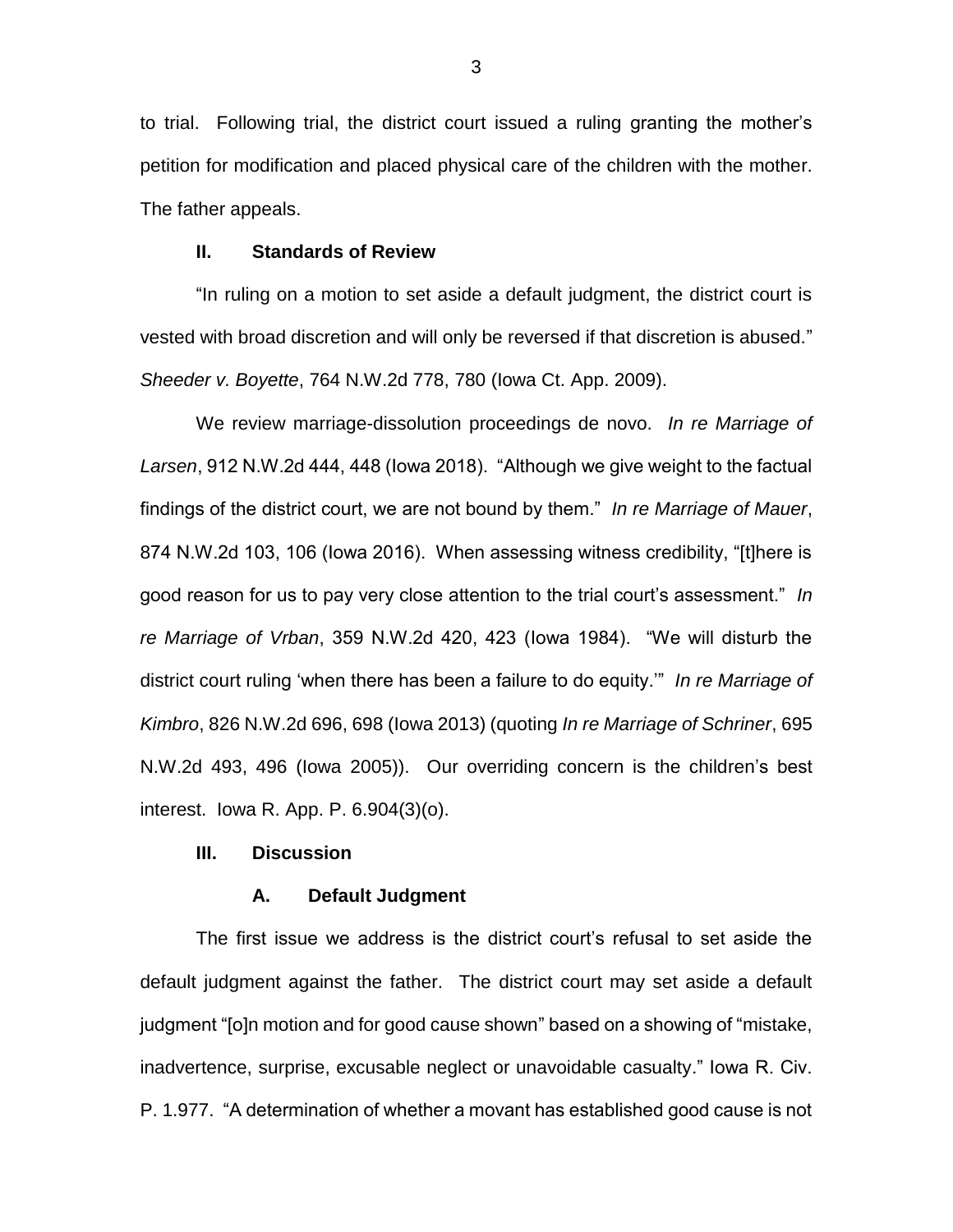a finding of fact; rather, it is a legal conclusion, which is not binding." *Brandenburg v. Feterl Mfg. Co.*, 603 N.W.2d 580, 584 (Iowa 1999). Good cause requires "something more than an excuse, a plea, apology, extenuation, or some justification, for the resulting effect." *Sheeder*, 764 N.W.2d at 780 (quoting *Cent. Nat'l Ins. Co. of Omaha v. Ins. Co. of N. Am.*, 513 N.W.2d 750, 754 (Iowa 1994)).

The father focuses on excusable neglect as the reason for his failure to appear for the pretrial conference. When considering whether a default judgment should be set aside for excusable neglect, we contemplate four factors:

(1) whether the defaulting party actually intended to defend; (2) whether the defaulting party asserted a claim or defense in good faith; (3) whether the defaulting party willfully ignored or defied the rules of procedure or was the default simply the result of the mistake; and (4) whether relief is warranted should not depend on who made the mistake.

*Sheeder*, 764 N.W.2d at 781. The third factor contemplates conduct "showing a deliberate intention to ignore, and resist and adherence to, the rules of procedure." *Brandenburg*, 603 N.W.2d at 585.

The father has failed to show excusable neglect. The father points to his other efforts in litigating the modification action and his actions after learning he was in default to show he intended to defend. While the father may have intended to defend, his assertions ignore his repeated failures to abide by the district court's earlier orders. As the district court noted in its order on the modification, the father was found to have defaulted earlier in the proceedings when he failed to file a timely answer. That default was set aside. In addition to failing to file a timely answer, the father similarly failed to file an affidavit of financial status, child support worksheets, or witness or exhibit lists, despite being ordered to do so. Based on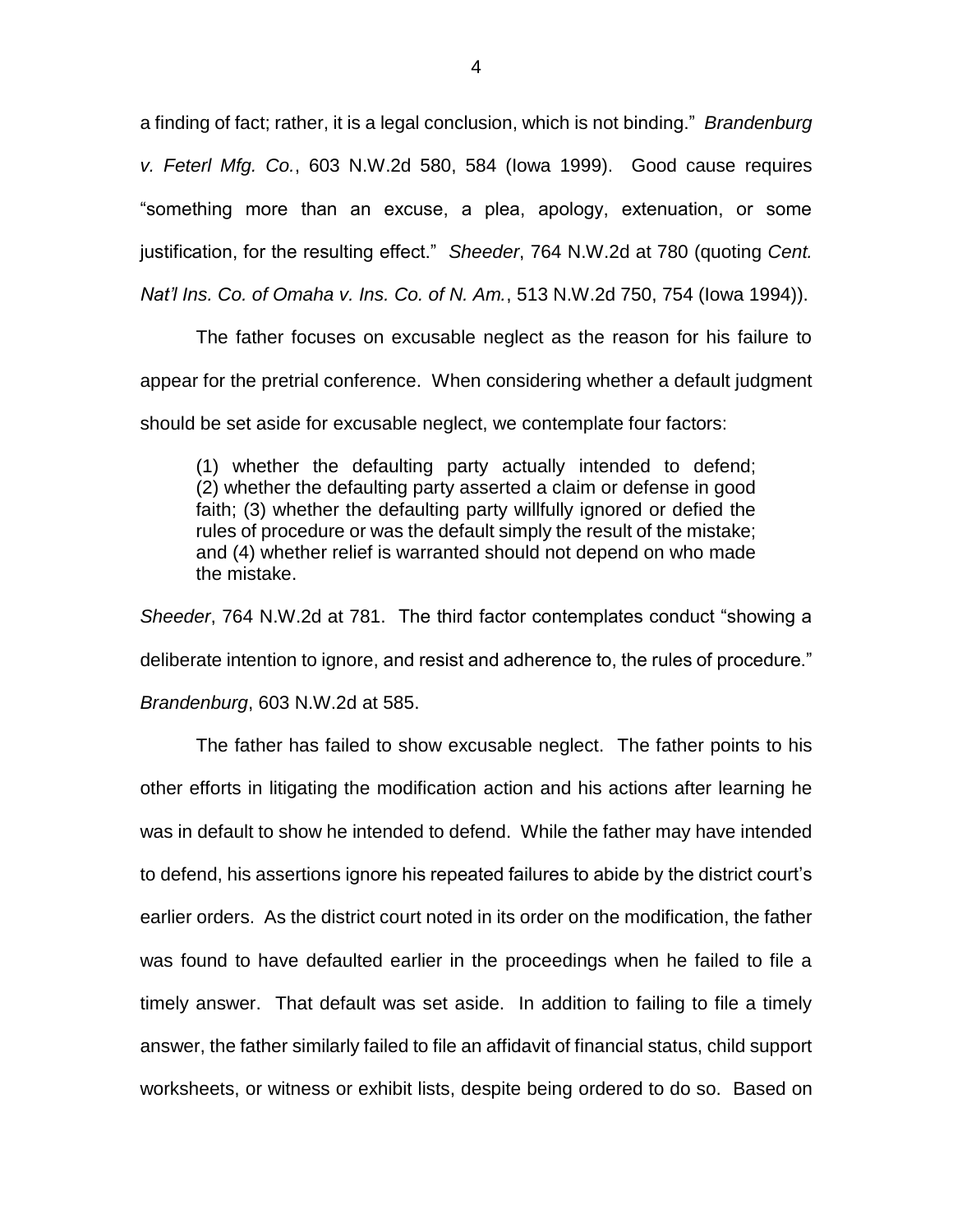this record, we are persuaded the father willfully ignored or defied the rules of procedure.

We also note the father's motions to continue and to vacate the default offer no explanation as to why he failed to appear apart from asserting that a "mistake or inadvertence" occurred. The father presented no evidence or explanation for why he failed to appear apart from his own testimony at the modification trial given after the district court had already denied his motion to vacate the default in which he explained that the emails from the district court were being sent to the junk folder in his email. Even if we accepted as true the father's belated claim that notification emails of court filings ended up in his junk email folder, we do not accept this explanation as excusable neglect. Given that the pretrial conference the father failed to attend took place nearly one year after the entry of the order setting that conference and trial, we find the father's neglect inexcusable. If the father was reasonably intending to defend, we would expect him to notice he was not receiving any information from the court well before a year had passed. We would then expect him to investigate the cause of the silence from the court, especially when he had filed his own document resisting a motion filed by the mother and would be expecting a ruling from the court on the mother's motion. 1

 $\overline{a}$ 

<sup>1</sup> Approximately two months following entry of the order setting the pretrial conference and trial, the mother filed a motion seeking to garnish the father's wages. The father apparently got notice of this filing, as he filed a prompt and timely response. This would have caused the father to expect a ruling, which, if he did not receive it, should have caused him to investigate why he was not receiving notifications from the court. Such investigation would have more promptly discovered the claimed problem with delivery of email notifications from the court. Also, the fact the father got notice of the mother's filing and responded to it also calls into question the father's claim he was not receiving notifications from the court.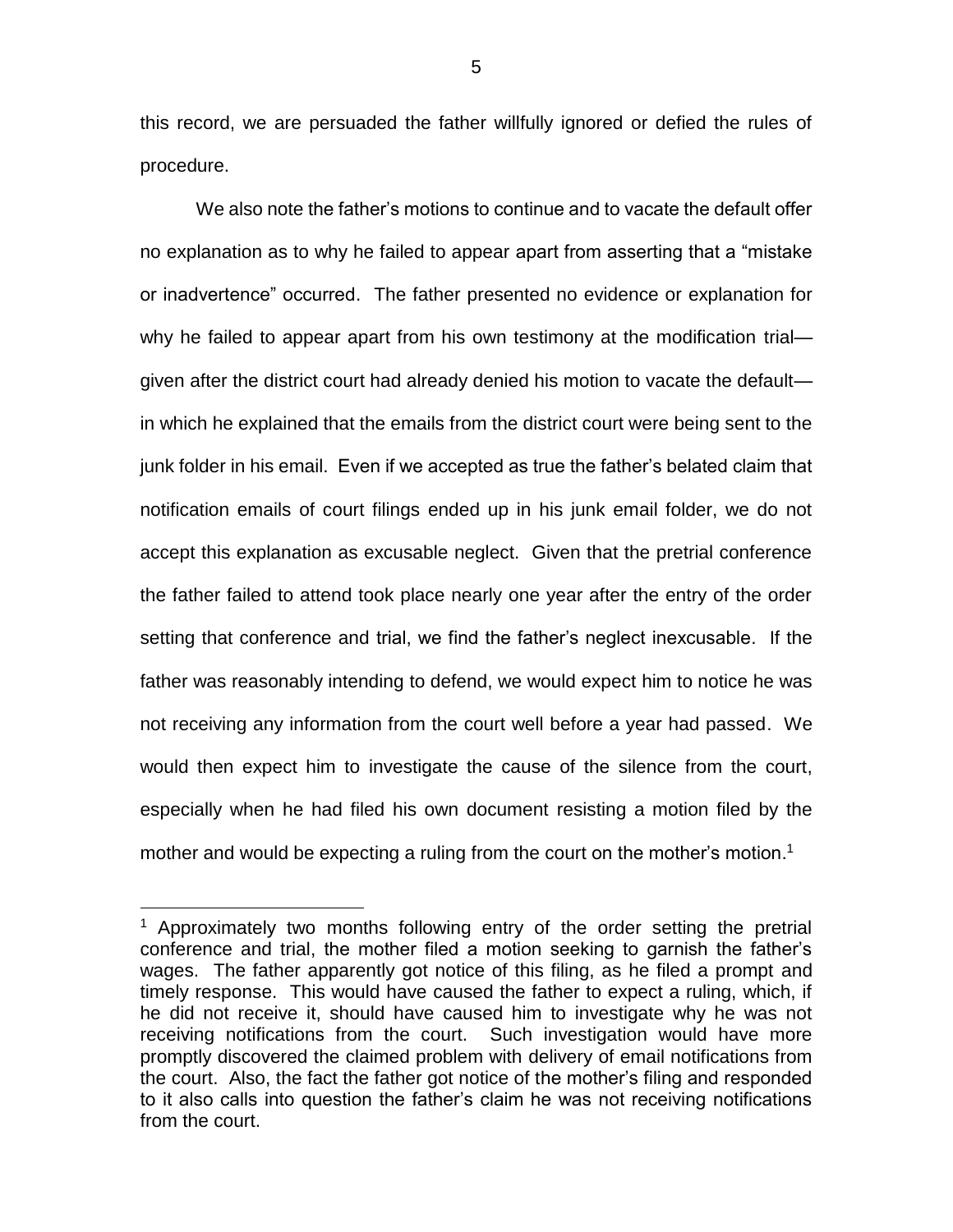We also note that the father was not completely unsuccessful in his efforts to set aside the default. Rule 1.977 permits the court to set aside default "upon such terms as the court prescribes." In this case, even though the father was held in default, the father was allowed to testify and to cross-examine the mother and her witnesses. The father presents no information as to what, if any, evidence he would have presented had he not been held in default.

Under these circumstances, we conclude the district court did not abuse its discretion in partially denying the father's motion to set aside the default and limiting him to his own testimony and cross-examination of the mother and her witnesses.

# **B. The Merits of Modification**

The father next argues the mother did not meet her burden to show either that there was a substantial change in circumstances warranting modification and that she is the superior parent to the father. On our de novo review, we agree with the district court that the mother has met both burdens.

We use well-established principles to determine whether a modification should occur:

To change a custodial provision of a dissolution decree, the applying party must establish by a preponderance of evidence that conditions since the decree was entered have so materially and substantially changed that the children's best interests make it expedient to make the requested change. The changed circumstances must not have been contemplated by the court when the decree was entered, and they must be more or less permanent, not temporary. They must relate to the welfare of the children. A parent seeking to take custody from the other must prove an ability to minister more effectively to the children's well being.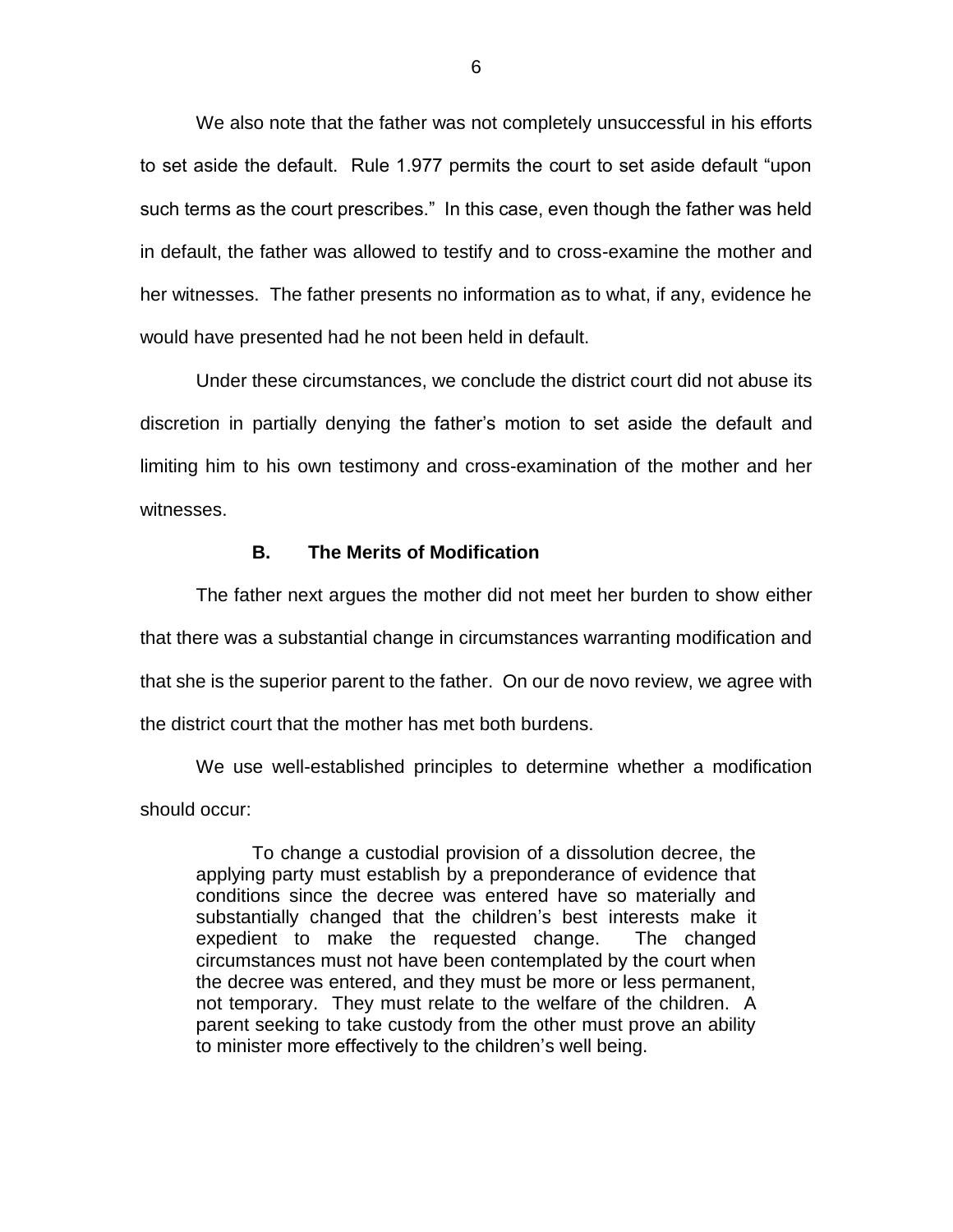*Thorpe v. Hostetler*, 949 N.W.2d 1, 5 (Iowa Ct. App. 2020) (quoting *In re Marriage of Frederici*, 338 N.W.2d 156, 158 (Iowa 1983)). "[O]ur primary focus is the best interests of the child." *Id.*

The parties originally stipulated to both joint legal custody and joint physical care of the children. To decide whether joint physical care is appropriate, we consider four factors: "(1) stability, continuity of caregiving, and approximation; (2) 'the ability of the spouses to communicate and show mutual respect'; (3) 'the degree of conflict between parents'; and (4) 'the degree to which the parents are in general agreement about their approach to daily matters.'" *In re Marriage of Hansen*, 886 N.W.2d 868, 874 (Iowa Ct. App. 2016) (quoting *In re Marriage of Hansen*, 733 N.W.2d 683, 698–99 (Iowa 2007)).

The mother contends, and the district court concluded, there had been a substantial change in circumstances due to the deterioration of the relationship between the parties since the dissolution decree was entered. We agree. This case has been litigated almost continuously since the district court entered the original dissolution decree in 2017. The father's actions since then indicate he is unwilling to work cooperatively with the mother. His failures to make a number of financial contributions for the children have already led to him being held in contempt of court. It appears he still has not paid certain healthcare premiums the dissolution decree requires him to pay. In addition, the father has called the mother derogatory and profane names in front of the children on more than one occasion. The district court noted the children themselves seem to have noticed the father's animosity for the mother, noting the children seem to "walk on eggshells" when they know the mother and father are going to be in the same room. Furthermore,

7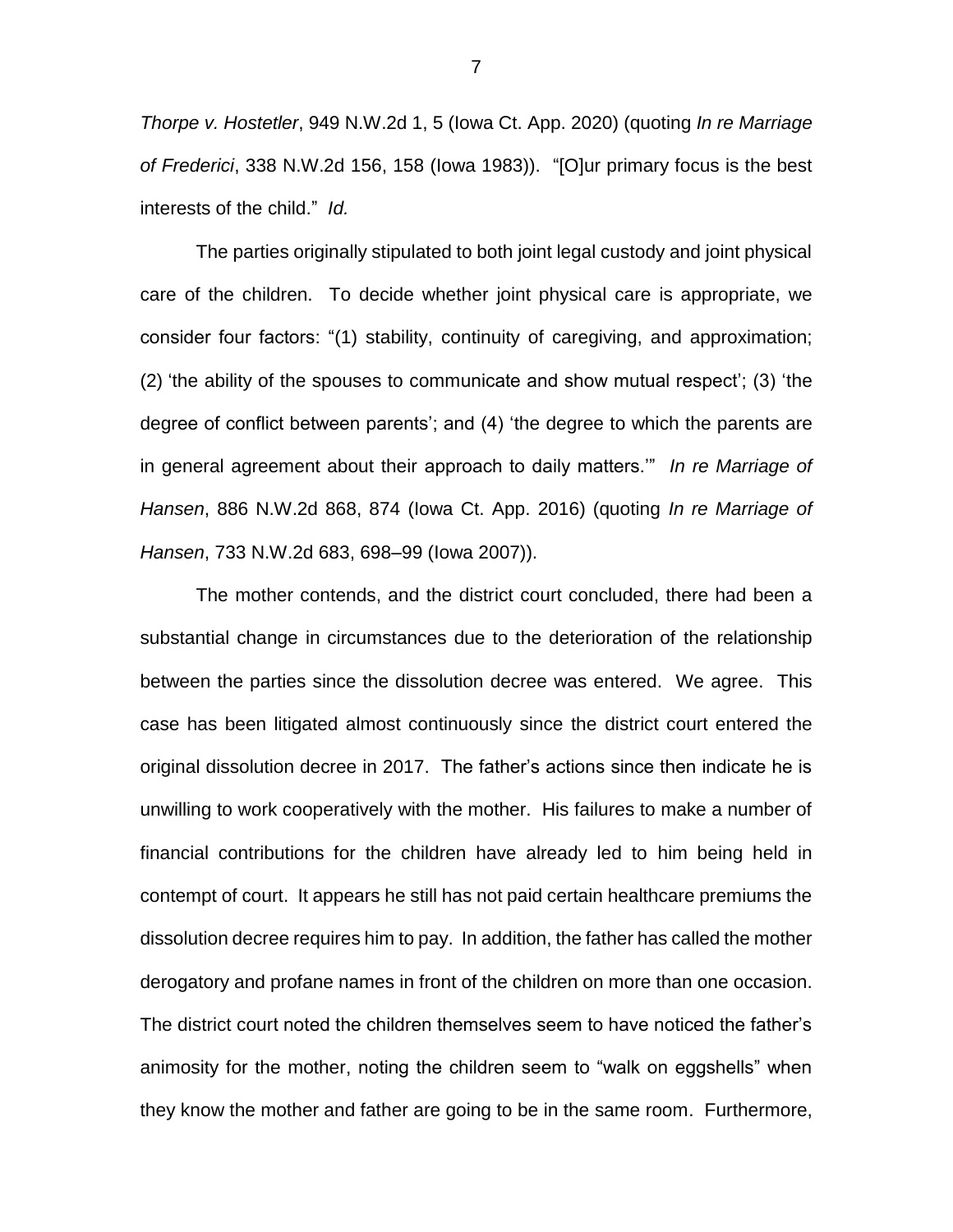the father's willingness to communicate with the mother regarding the children, while not stellar at the time the dissolution decree was entered, has noticeably declined since entry of the original decree to the point it is a problem. *See In re Marriage of Roberts*, No. 10-0387, 2010 WL 3325612, at \*2 (Iowa Ct. App. Aug. 25, 2010) ("A breakdown in the parents' cooperation and communication concerning a shared physical care arrangement may constitute a substantial change of in circumstances."). Following our de novo review, we agree with the district court that a shared or joint physical care arrangement is no longer sustainable and not in the children's best interest.

As joint physical care is no longer an option, we must now determine which parent is better suited to be the children's physical caretaker. In this inquiry, we ask which parent can "minister more effectively to the routine daily needs of the [child]." *Thorpe*, 949 N.W.2d at 7 (quoting *Frederici*, 338 N.W.2d at 160). "The objective of a physical care determination is to place the children in the environment most likely to bring them to health, both physically and mentally, and to social maturity." *Id.* (quoting *Hansen*, 733 N.W.2d at 695). We consider the factors listed in Iowa Code section 589.41(3) (2017) and the non-exclusive factors listed in *In re Marriage of Winter*, 223 N.W.2d 165, 166–67 (Iowa 1974).

The district court concluded it was in the children's best interest to be placed with the mother. On our de novo review, we agree. The record shows that the father struggles to engage in the planning and prioritization necessary to parent the children while the mother does not. When the children were in the father's care during the 2018-19 school year, N.D. was late or absent from school twenty-eight times. The father has also failed repeatedly to bring N.D. to extracurricular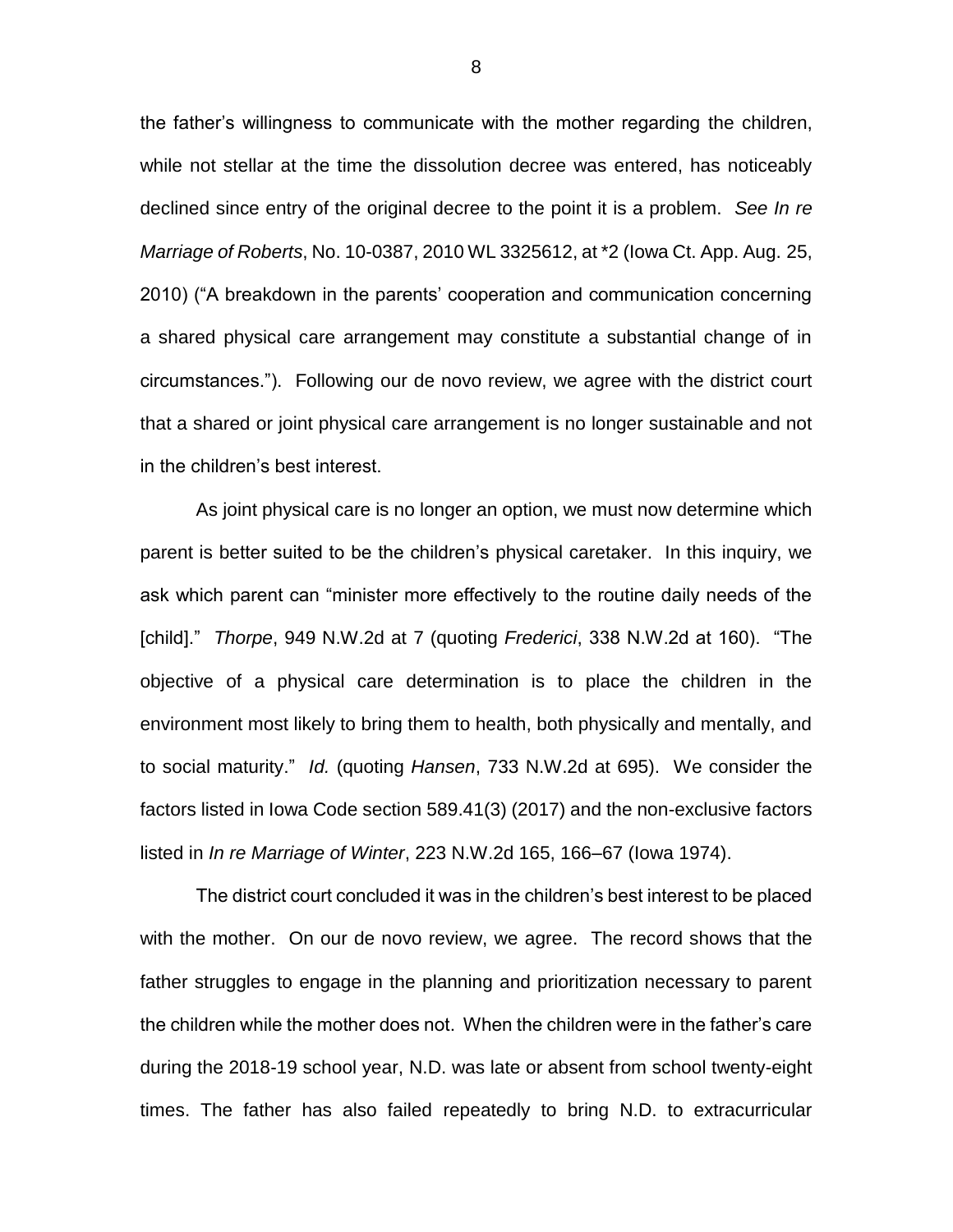activities on time, including competitive basketball games, resulting in N.D.'s coaches contacting the mother to express concern about N.D.'s timeliness while in the father's care. The evidence also established the father took G.D. out of preschool early several times, and on other occasions did not take her to preschool at all.<sup>2</sup> The father admitted on cross-examination that on one occasion, he simply assumed G.D. would have school off because N.D., who attended a different school, had that day off.<sup>3</sup> There is no evidence either N.D. or G.D. have been late to school or to extracurricular activities while in the mother's care.

We acknowledge the father has taken an active role in the children's lives and the children have benefited and will continue to benefit by their time with him and his family. However, given that joint physical care is no longer a viable option, we have no hesitation in concluding the children are more appropriately placed in the mother's physical care.

In addition to not being able to manage the logistics of having the children in his care, the father's unwillingness or inability to communicate with the mother results in unneeded stress for all involved. Furthermore, the father's bitterness over the split has led to him initiating confrontations with the mother's significant

 $\overline{a}$ 

 $2$  The evidence established N.D. and G.D. attended different schools and G.D.'s school ended later than N.D.'s. The mother testified the father would take G.D. out of school early after picking N.D. up because he did not want to wait around until G.D.'s school day was done. While the father denies this as the reason, we note the mother's version of events is consistent with other evidence we believe.  $3$  The father's suggestion that this was an honest mistake is belied by the record. The evidence established N.D.'s school was not in session that day, but G.D.'s was. The evidence further established the mother anticipated the father would neglect to notice G.D. had school, so she notified the father the night before that G.D. had school the next day. In spite of the reminder, the father neglected to take G.D. to school.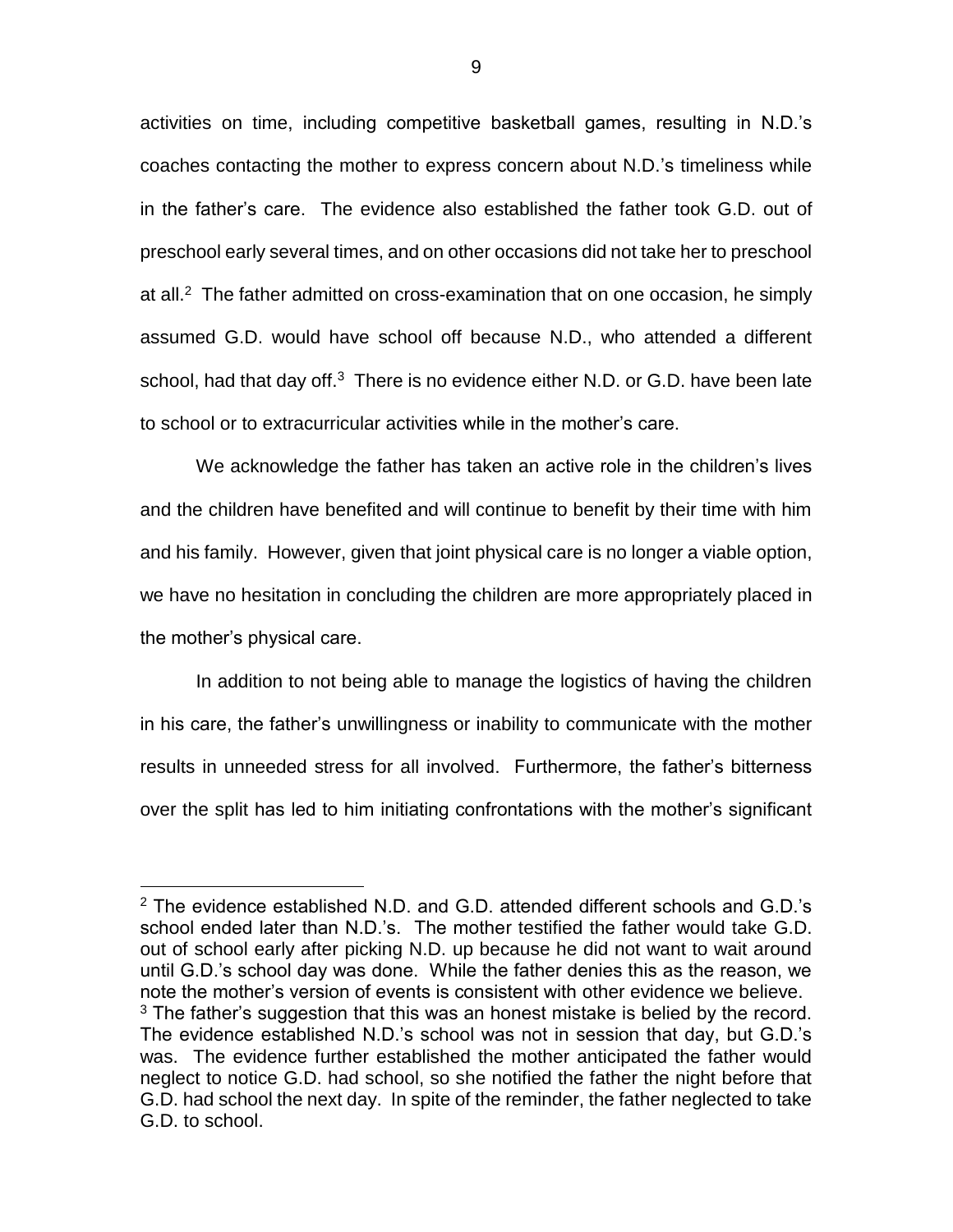other in front of the children and him calling the mother derogatory and profane names in front of the children. These episodes have resulted in direct, observable stress to the children that lasts long past the time when the episodes end. The children have expressed feelings of jealousy of other children of divorced parents whose parents attend events together without tension and strife. The father has also been irresponsible in fulfilling his financial obligations for the children, resulting in him being found in contempt of court. He has also been resistant to the children receiving mental-health treatment, which is troubling in itself, but especially so when he has significantly contributed to the need for such treatment. We are firmly convinced the mother demonstrates "an ability to minister more effectively to the children's well being" than the father. *See Thorpe*, 949 N.W.2d at 5.

### **C. Appellate Attorney Fees**

Finally, we address the mother's request for an award of appellate attorney fees. Appellate attorney fees are not awarded as a matter of right, but we may award them at our discretion. *In re Marriage of Hoffman*, 891 N.W.2d 849, 852 (Iowa 2016). "In determining whether to award appellate attorney fees, we consider the needs of the party making the request, the ability of the other party to pay, and whether the party making the request was obligated to defend the decision of the trial court on appeal." *Id.* (quoting *In re Marriage of Kurtt*, 561 N.W.2d 385, 389 (Iowa Ct. App. 1997)). While the mother sets forth the legal principles governing an award of appellate attorney fees, she makes no citation to record facts and advances no arguments as to how the facts justify an award when the legal principles are applied. Therefore, we decline to award the mother